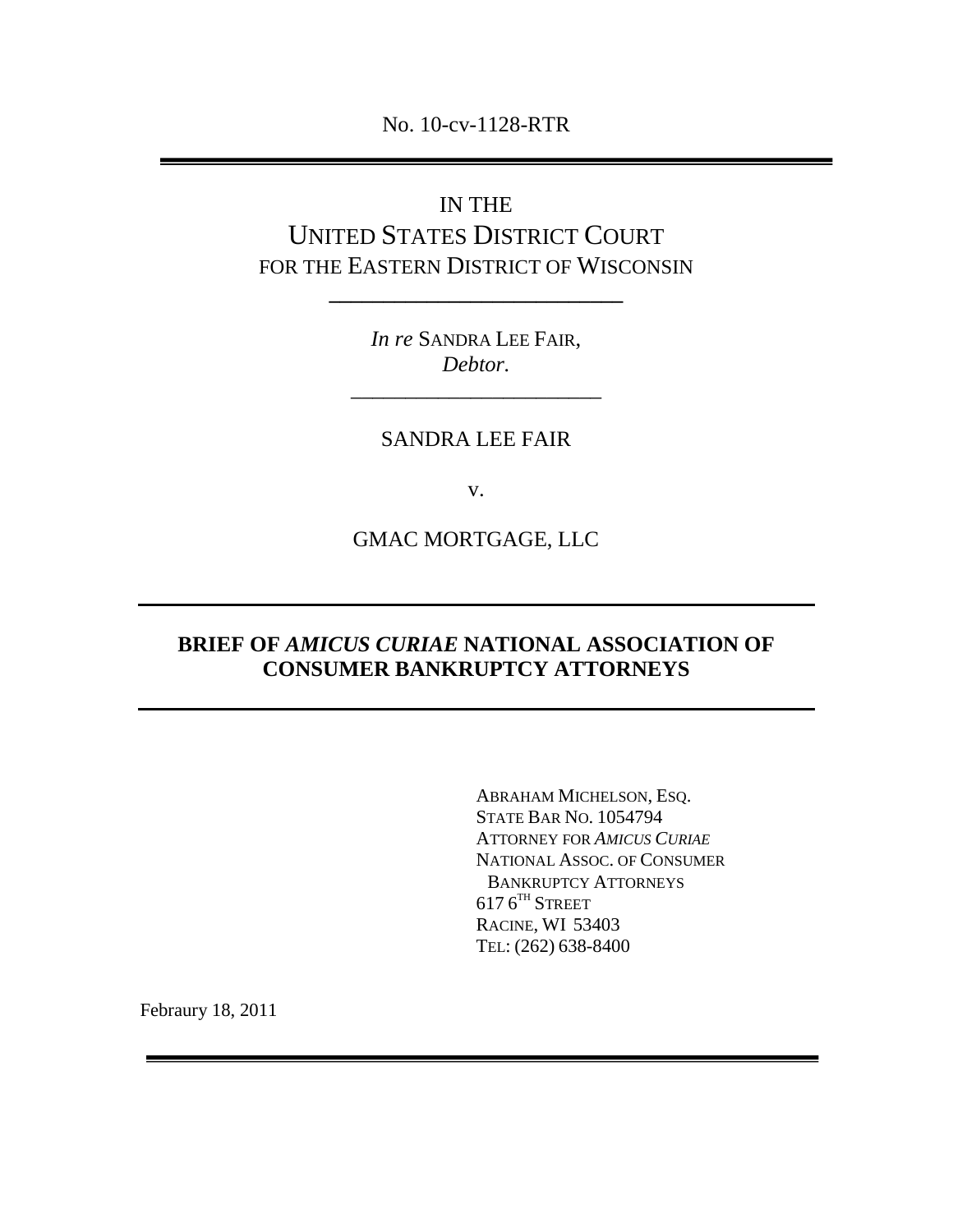| <b>TABLE OF CONTENTS</b> |  |
|--------------------------|--|
|--------------------------|--|

| I.   | The right to modify secured claims in chapter 13 is universally accepted,<br>and that right, combined with claim bifurcation, permits debtors to strip |
|------|--------------------------------------------------------------------------------------------------------------------------------------------------------|
|      | A. In this case, GMAC does not have an "allowed secured claim," and it<br>is therefore not protected by the anti-modification provision of section     |
|      | B. The plain language of section $1328(f)(1)$ deals only with the discharge                                                                            |
| II.  | The fact that debtor is not entitled to discharge under section $1328(f)(1)$                                                                           |
| III. | Jarvis, and the cases that follow it, rest on a weak foundation because<br>Jarvis misapplies both King and Lilly in reaching its conclusion that a     |
| IV.  | Allowing debtor to strip off a lien that is secured in name only and that is<br>not supported by any true economic value is not unfair to junior       |
|      | .13                                                                                                                                                    |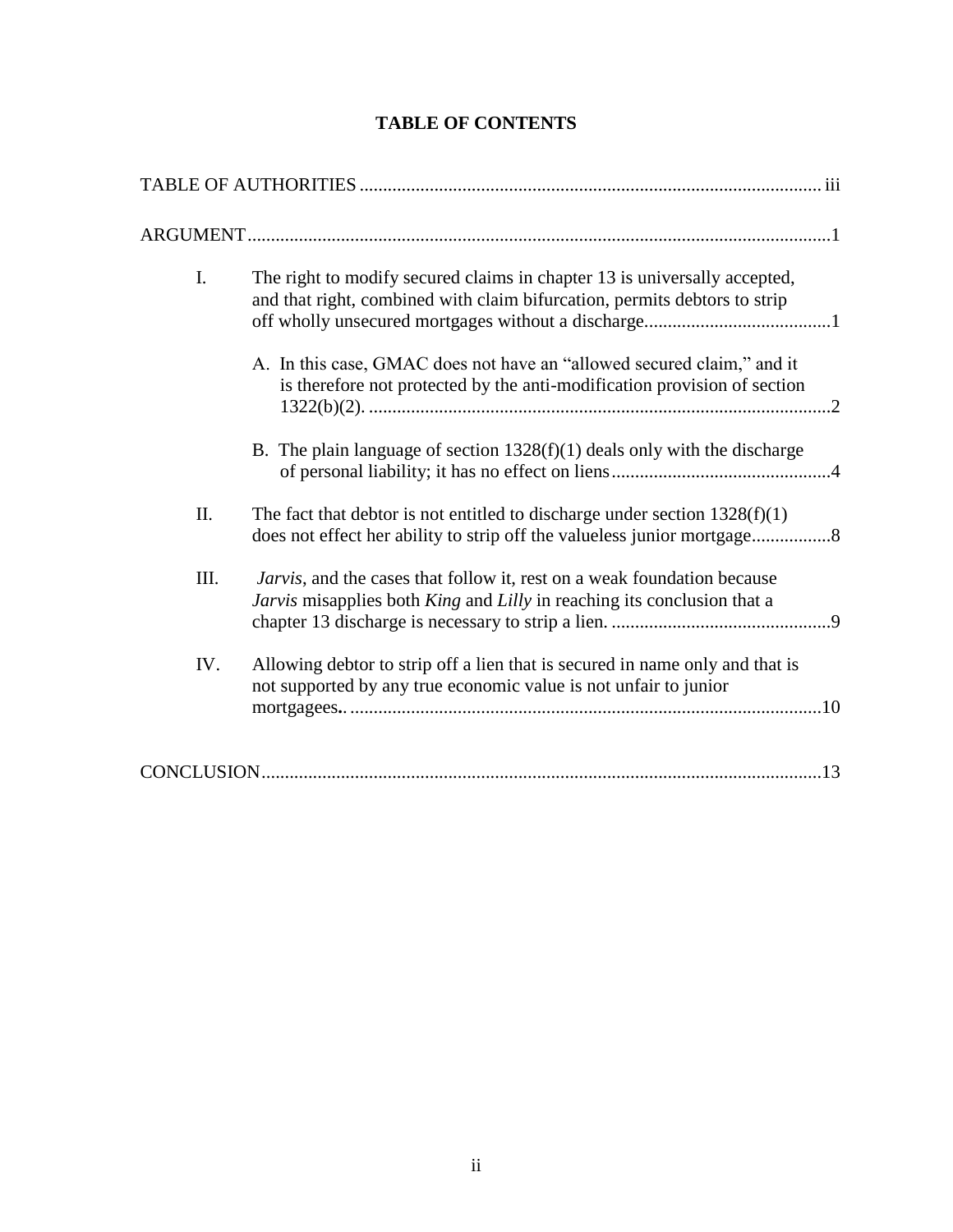### **TABLE OF AUTHORITIES**

#### **Cases**

*In re Jarvis*,

*Johnson v. Home State Bank,* 

390 B.R. 600 (Bankr. C.D. Ill. 2008)....................................................................................9

501 U.S. 78 (1990)............................................................................................................5, 7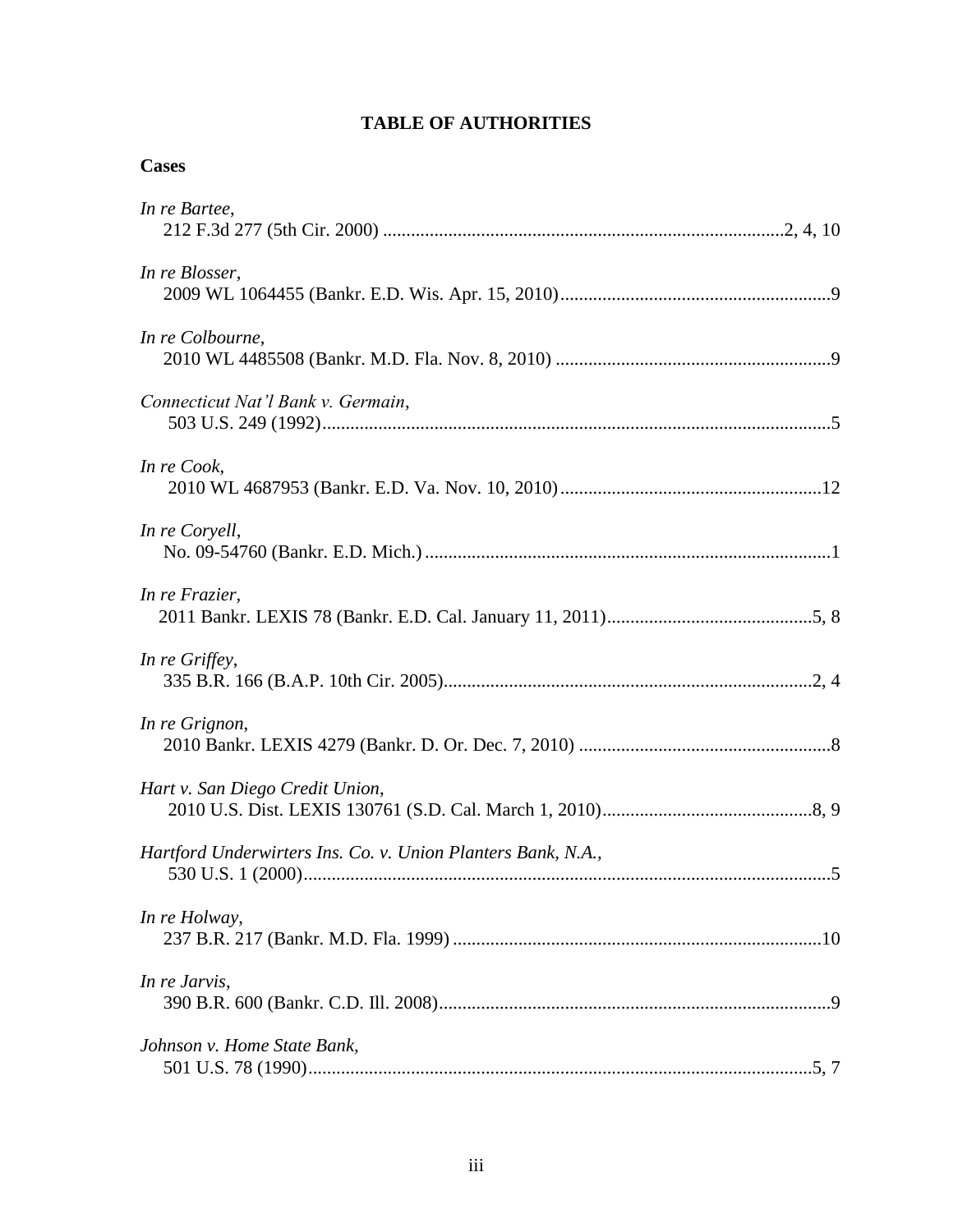| In re King,                          |
|--------------------------------------|
| Lam v. Investors Thrift (In re Lam), |
| Lamie v. U.S. Trustee,               |
| In re Lane,                          |
| In re Lilly,                         |
| In re Mann,                          |
| In re McDonald,                      |
| In re Mendoza,                       |
| Nobelman v. American Sav. Bank,      |
| In re Pond,                          |
| Public Citizen v. Dept of Justice,   |
| Matter of Snyder,                    |
| In re Spradlin,                      |
| In re Tran,                          |
| In re Trujillo,                      |
|                                      |

*In re Tanner*,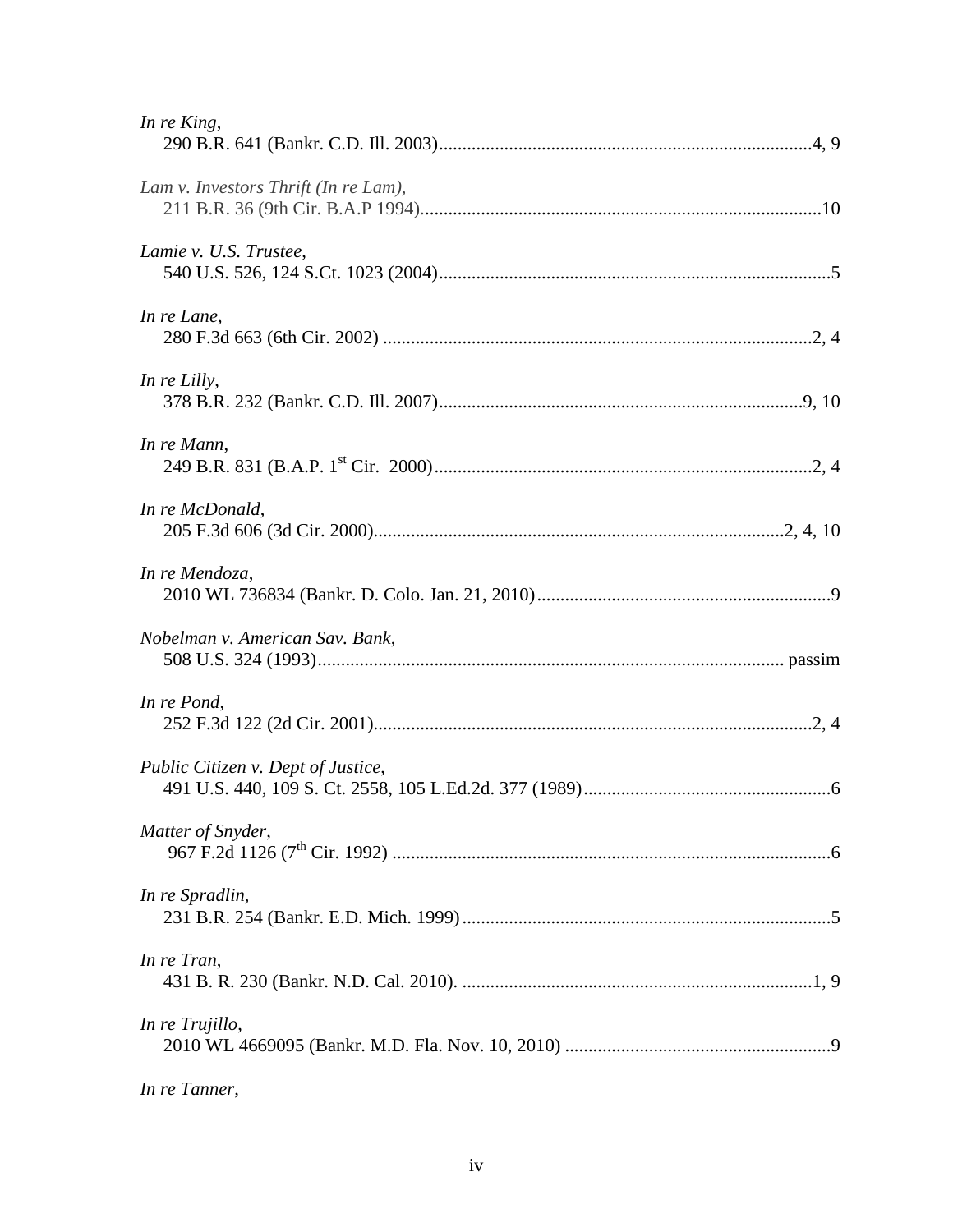| United States v. Professional Air Traffic Controllers Org., |  |
|-------------------------------------------------------------|--|
| United States v. Ron Pair Enter., Inc.,                     |  |
| In re Zimmer,                                               |  |

# **Statutes**

| <b>Legislative Materials</b>                                                            |
|-----------------------------------------------------------------------------------------|
|                                                                                         |
| <b>Other Sources</b>                                                                    |
| Thrift Bulletin TB 72, Office of Thrift Supervision, Department of the Treasury, August |
| Paine's High LTC Specialist is Out," National Mortgage News, October 27, 1997, 1997     |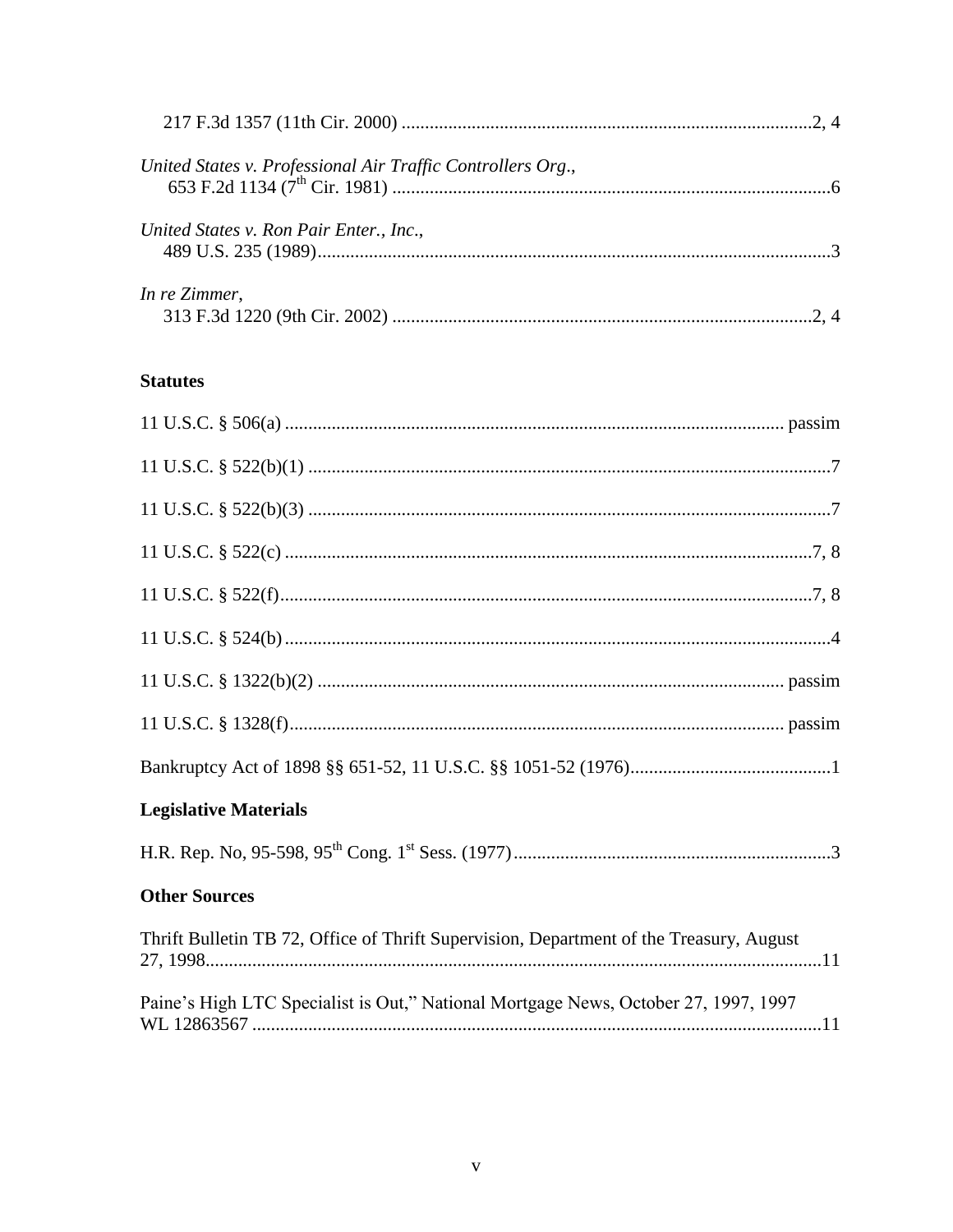| Broderick Perkins, Piggyback Loan Growth Poses Mortgage System, |  |
|-----------------------------------------------------------------|--|
| Realty Times (July 13, 2005), available at                      |  |
|                                                                 |  |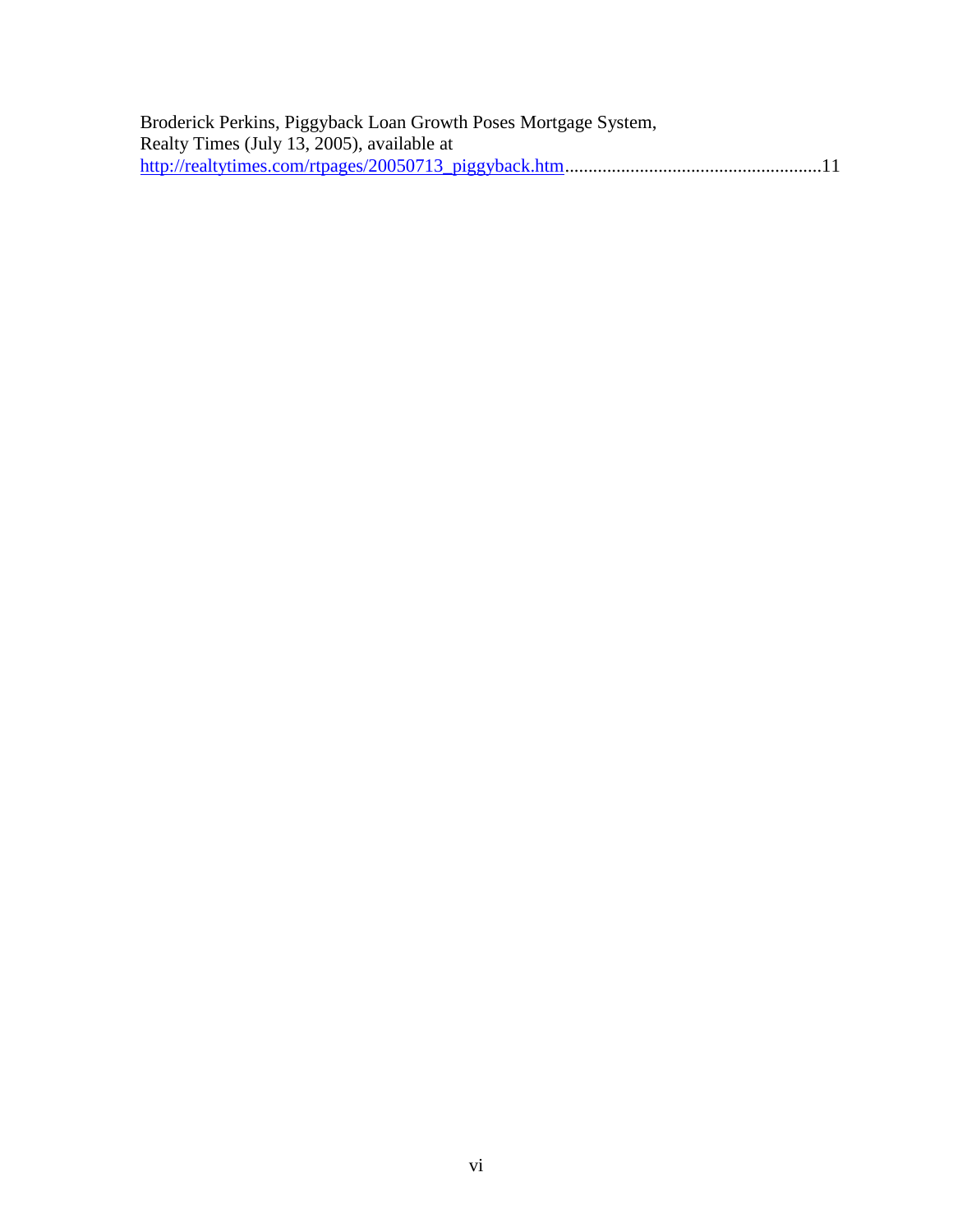#### **ARGUMENT**

―Nothing in the Bankruptcy Code precludes a debtor who is not eligible for a discharge from filing a chapter 13 case, obtaining confirmation of a chapter 13 plan, and with the exception of the right to a discharge, from enjoying all the rights of a chapter 13 debtor, including the right to strip off liens." *In re Tran*, 431 B. R. 230 (Bankr. N.D. Cal.) 2010). "The Court concludes as a matter of law that a discharge is not a necessary prerequisite to a lien strip.‖ Judge Steven W. Rhodes, *In re Coryell*, No. 09-54760, Hearing Transcript at 8, Addendum A.

#### **I. The right to modify secured claims in chapter 13 is universally accepted, and that right, combined with claim bifurcation, permits debtors to strip off wholly unsecured mortgages without a discharge.**

Since the Bankruptcy Code was enacted in 1978, debtors' ability to modify creditors' rights in chapter 13 has been explicit and broad. The plain language of section  $1322(b)(2)$  permits debtors to "modify the rights of holders of secured claims...or holders of unsecured claims, or leave unaffected the rights of holders of any class of claims.‖ In creating this section of the Code, Congress made a definitive and significant departure from the former chapter XIII of the Bankruptcy Act of 1898, which gave debtors no effective way for dealing with secured creditors.<sup>1</sup>

This ability to modify creditors' rights in chapter 13 is constrained by a limited exception for claims only secured by a security interest in real property that is the debtor's principal residence. 11 U.S.C. § 1322(b)(2). This special protection for residential mortgages applies only if the creditor has an "allowed secured claim" as

l

<sup>&</sup>lt;sup>1</sup> Under chapter XIII of the Bankruptcy Act of 1898, a repayment plan could not be approved unless every secured creditor that would receive payments in the plan consented to it. *See* Bankruptcy Act of 1898, §§ 651–52, 11 U.S.C. §§ 1051–52 (1976).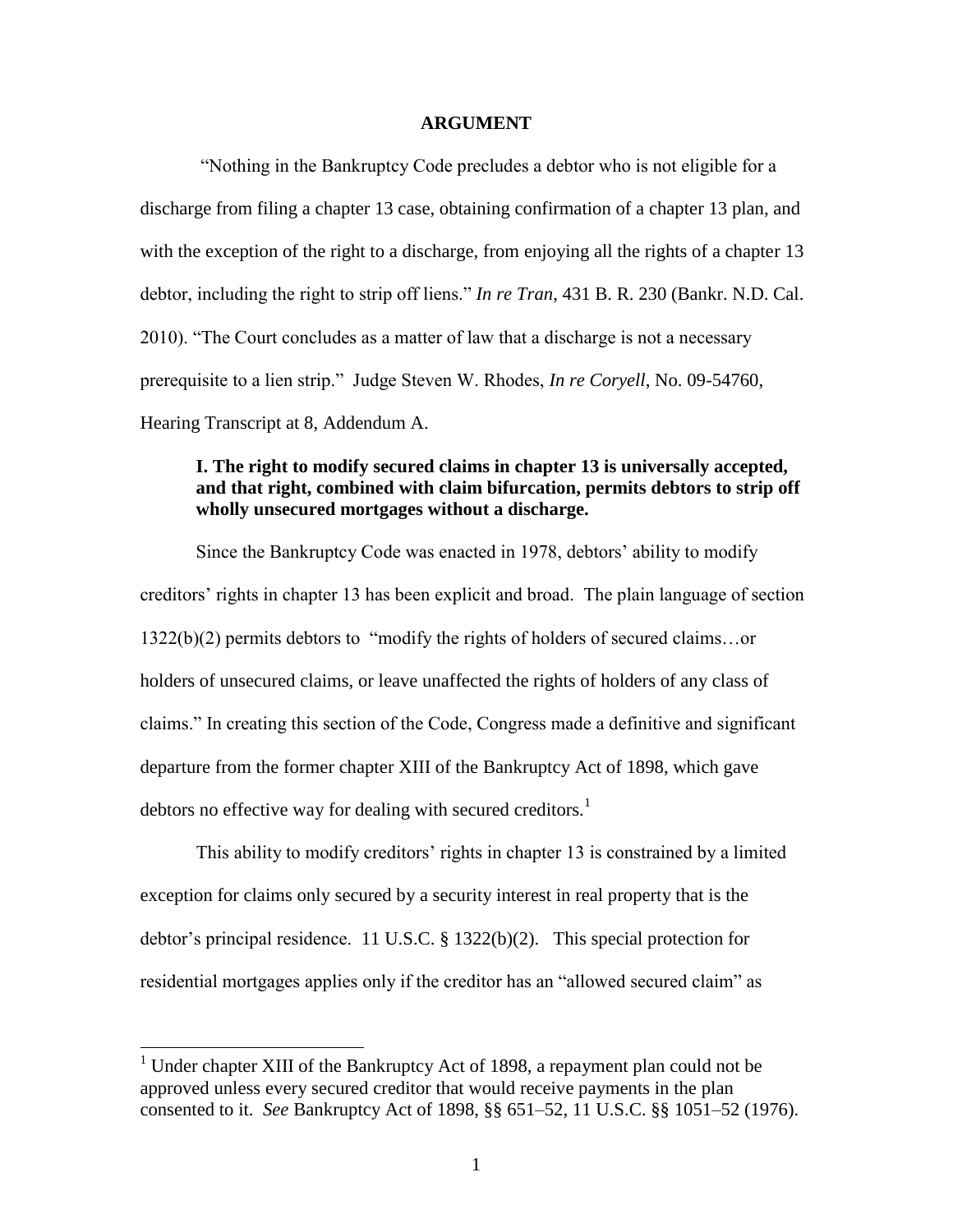determined by section 506(a). *See Nobelman v. American Sav. Bank*, 508 U.S. 324 (1993). The rights protected by anti-modification provision of section  $1322(b)(2)$  include the "right to repayment of the principal in monthly installments over a fixed term at specified adjustable rates of interest, the right to retain the lien until the debt is paid off, the right to accelerate the loan upon default and to proceed against [debtor's] residence by foreclosure and public sale, and the right to bring an action to recover any deficiency remaining after foreclosure." *Nobelman*, 508 U.S. at 329. Conversely, absent special protection, section 1322(b)(2) permits a debtor to modify any of the listed rights. Thus, chapter 13 explicitly allows debtors to modify the rights of junior mortgage holders, including avoiding the lien attached to the collateral, if the anti-modification provision of section 1322(b)(2) does not apply. *See In re Zimmer*, 313 F.3d 1220 (9th Cir. 2002); *In re Lane*, 280 F.3d 663 (6th Cir. 2002); *In re Pond*, 252 F.3d 122 (2d Cir. 2001); *In re Tanner*, 217 F.3d 1357 (11th Cir. 2000); *In re Bartee*, 212 F.3d 277 (5th Cir. 2000); *In re McDonald*, 205 F.3d 606 (3d Cir. 2000); *In re Griffey*, 335 B.R. 166 (B.A.P. 10th Cir. 2005); *In re Mann*, 249 B.R. 831 (B.A.P. 1<sup>st</sup> Cir. 2000). The availability of a discharge is not a prerequisite to the application of section  $506(a)$  and  $1322(b)(2)$ .

#### **A. In this case, GMAC does not have an "allowed secured claim," and it is therefore not protected by the anti-modification provision of section 1322(b)(2).**

The starting point in this analysis is a determination of the status of GMAC's claim as secured or unsecured under section 506(a). *See Nobelman v. American Sav. Bank*, 508 U.S. 324 (1993). Section 506(a) is designed to deal with the situation, not uncommon in bankruptcy, where the lien amount exceeds the current value of the property. In relevant part, section 506(a) provides: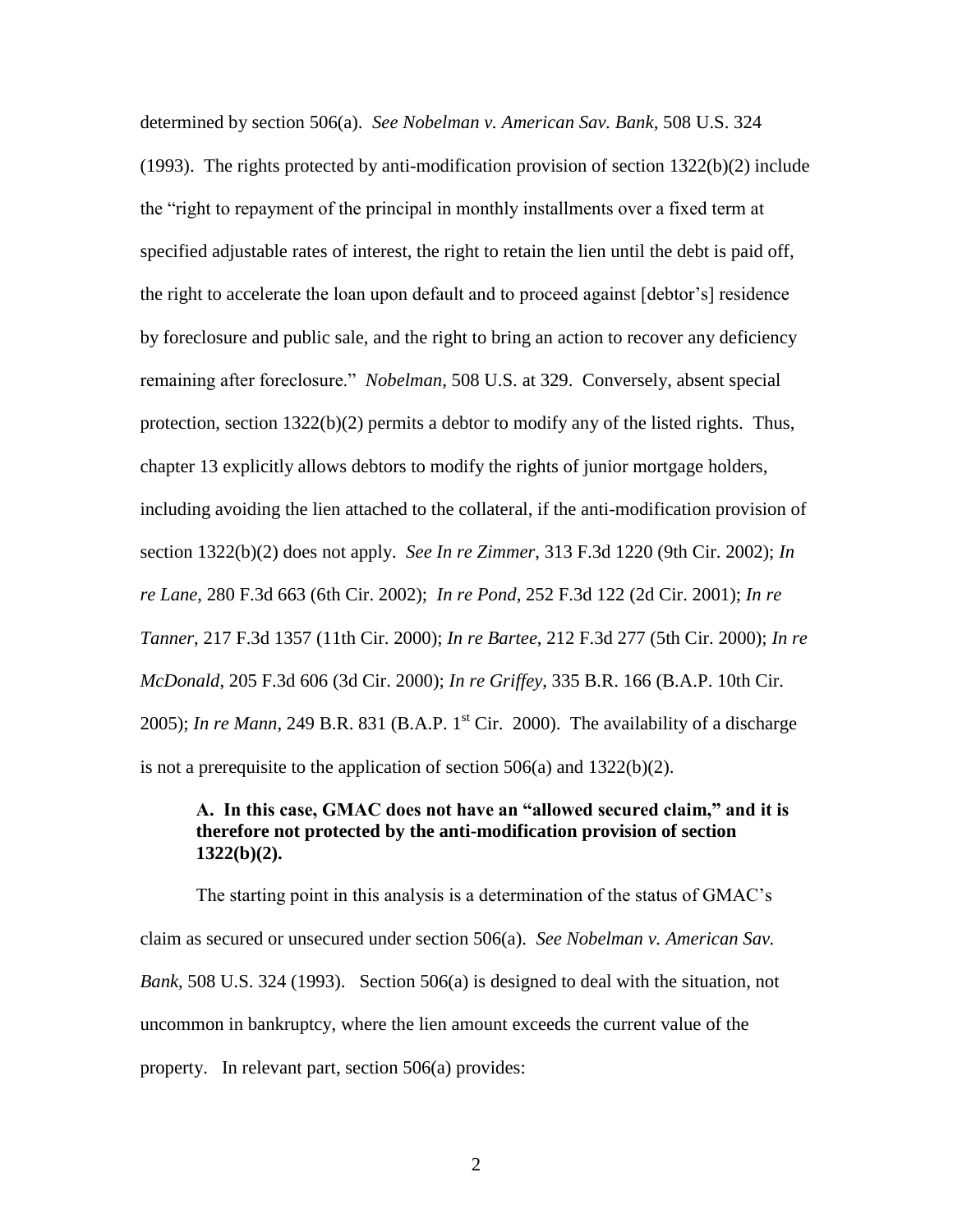(a) An allowed claim of a creditor secured by a lien on property in which the estate has an interest…is a secured claim to the extent of the value of such creditor's interest in the estate's interest in such property…and is an unsecured claim to the extent that the value of such creditor's interest…is less than the amount of such allowed claim.

11 U.S.C.  $\S$  506(a). "[T] his section separates an undersecured creditor's claim into two parts—he has a secured claim to the extent of the value of his collateral; he has an unsecured claim for the balance of his claim." H.R. Rep. No.  $95-595$ ,  $95<sup>th</sup>$  Cong., 1<sup>st</sup> Sess. 356 (1977) (506 effectively "abolishes the use of the terms 'secured creditor' and ‗unsecured creditor' and substitutes in their places the terms ‗secured claim' and 'unsecured claim.'").

The Supreme Court has repeatedly explained that in the reorganization chapters of bankruptcy, section 506 "governs the definition and treatment of secured claims, i.e., claims by creditors against the estate that are secured by a lien on property" and that for bankruptcy purposes "a claim is secured only to the extent of the value of the property on which the lien is fixed.‖ *United States v. Ron Pair Enter., Inc*., 489 U.S. 235, 241 (1989)(chapter 11). In *Nobelman v. American Sav. Bank*, the Supreme Court held that in chapter 13 whether a claim secured by residential property is entitled to protection from modification under section  $1322(b)(2)$  is determined by looking to section 506(a). The Court stated that if the lien is supported by at least some value, the lien holder is the ―holder of a secured claim‖ under the Bankruptcy Code, and its claim may be entitled to protection under 1322(b)(2). *Nobelman*, 508 U.S. at 329 ("The portion of the bank's claim that exceeds \$23,500 is an 'unsecured claim componen[t]' under  $\S 506(a)$ "). However, implicit in the *Nobelman* decision is the corollary principle that if the lien has no true economic worth based on the value of the underlying collateral, and is therefore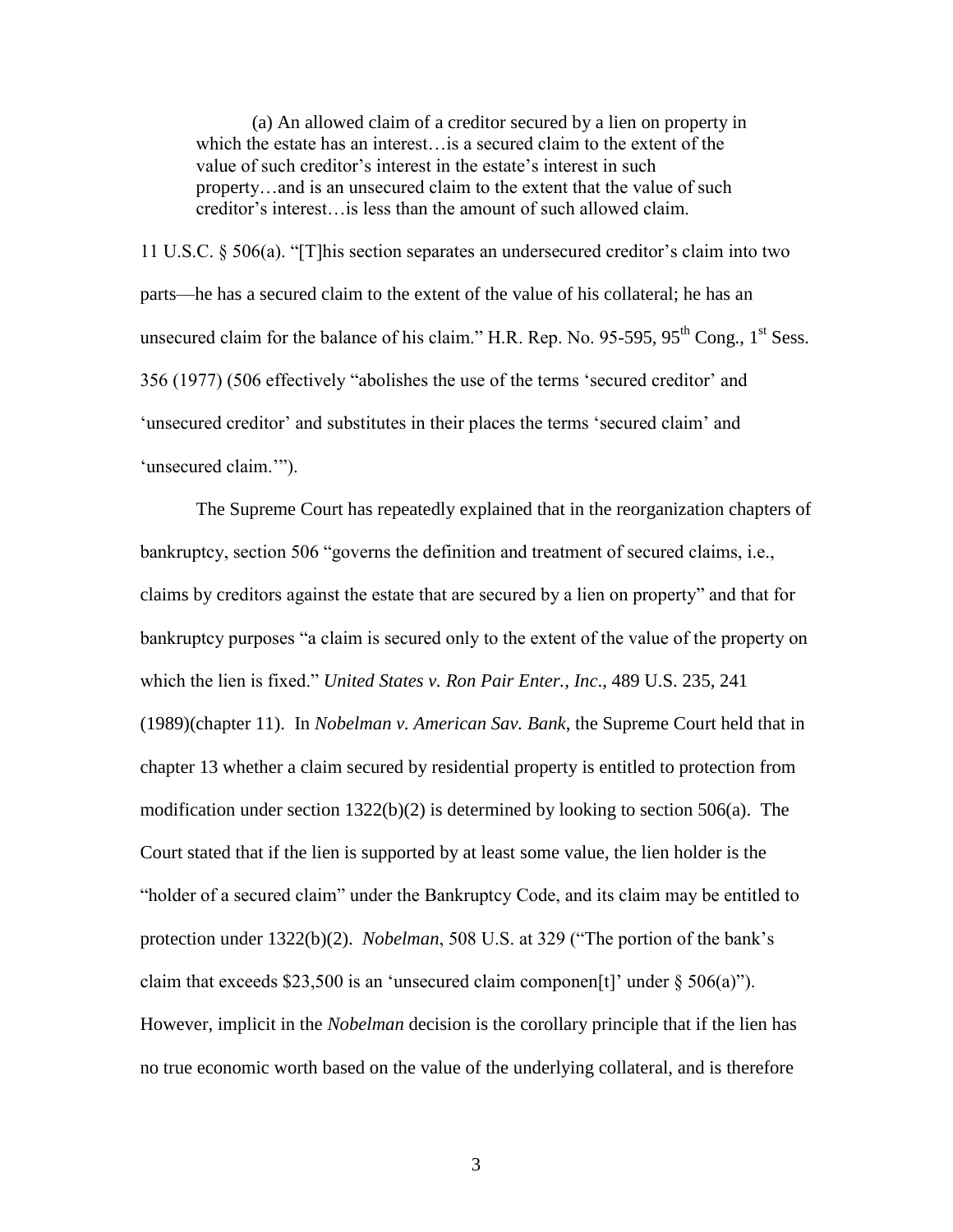totally unsecured, then the anti-modification provision does not come into play and the claim may be modified because the creditor is not the holder of an allowed secured claim. While not yet addressed by the Seventh Circuit Court of Appeals, this corollary principle has been adopted by six other courts of appeals and two bankruptcy appellate panels. *See In re Zimmer*, 313 F.3d 1220 (9th Cir. 2002); *In re Lane*, 280 F.3d 663 (6th Cir. 2002); *In re Pond*, 252 F.3d 122 (2d Cir. 2001); *In re Tanner*, 217 F.3d 1357 (11th Cir. 2000); *In re Bartee*, 212 F.3d 277 (5th Cir. 2000); *In re McDonald*, 205 F.3d 606 (3d Cir. 2000); *In re Griffey*, 335 B.R. 166 (B.A.P. 10th Cir. 2005); *In re Mann*, 249 B.R. 831 (B.A.P. 1st Cir. 2000).The majority of lower courts in the Seventh Circuit have reached the same conclusion. *See In re King*, 290 B.R. 641, 646 (Bankr. C.D. Ill. 2003), and cases cited. As a matter of common sense, a lien that attaches to nothing provides no security to the lien holder.

In this case the parties appear to agree that the lien held by GMAC is presently not supported by any value in the collateral. Applying section 506(a), GMAC is not the holder of an "allowed secured claim" and is not entitled to protection of the antimodification provision.

#### **B. The plain language of section 1328(f)(1) deals only with the discharge of personal liability; it has no effect on liens.**

In relevant part, section  $1328(f)(1)$  provides that

the court shall not grant a discharge of all debts provided for in the plan or disallowed under 502, if the debtor has received a discharge—(1) in a case filed under chapter 7, 11, or 12 of this title during the 4-year period preceding the date of the order for relief under this chapter…

The bankruptcy discharge referred to in section  $1328(f)(1)$  eliminates the debtor's personal liability for a discharged debt. 11 U.S.C. § 524(b). It prevents creditors from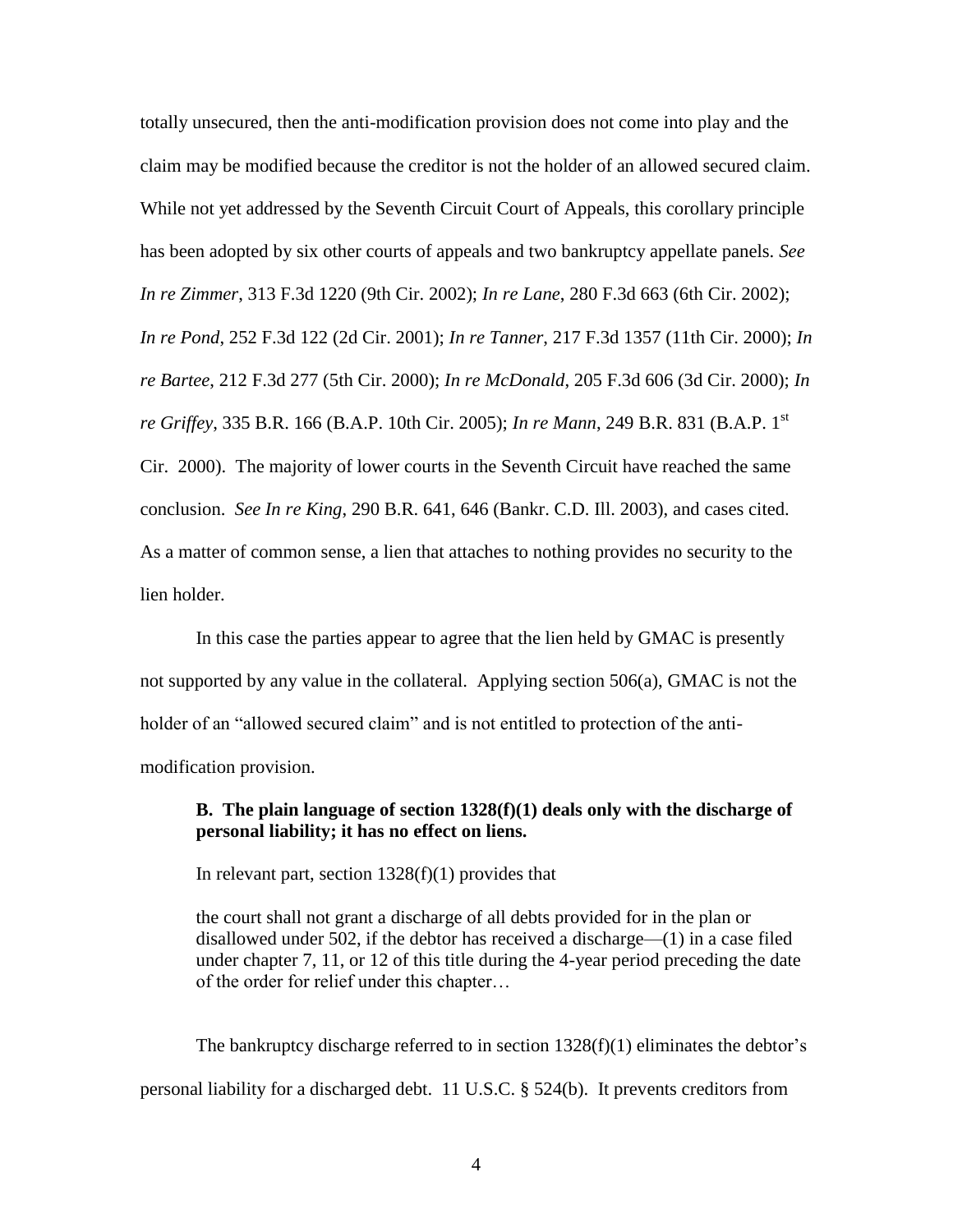beginning or continuing actions against the debtor to collect the amount owed to it by the debtor prior to bankruptcy. *See id*. (the discharge operates as an injunction against an act, to collect, recover or offset any such debt as a **personal liability** of the debtor). The discharge has no effect on liens one way or another. "[A] bankruptcy discharge extinguishes only one mode of enforcing a claim—namely, an action against the debtor *in personam*—while leaving intact another—namely, an action against the debtor *in rem*." *Johnson v. Home State Bank,* 501 U.S. 78, 84 (1990); *see also In re Frazier,* 2011 Bankr. LEXIS 78 at  $*$  13 (discharge "does not release a lien from the Debtor's property."). Because the discharge only affects personal liability and has no effect on liens, it can not be a precondition for modifying liens if a chapter 13 debtor has satisfied all statutory requirements for plan confirmation and successfully performs that plan.

The bankruptcy court, therefore, erred in concluding that section 1328(f)(1) precluded the debtor from avoiding a wholly unsecured junior mortgage. The starting point for the court's inquiry should be the statutory language itself. *See Lamie v. U.S. Trustee*, 540 U.S. 526, 534, 124 S.Ct. 1023, 1030 (2004). In interpreting the statutory language, the court must assume that Congress said in the statute what it meant and meant in the statute what it said. *See Connecticut Nat'l Bank v. Germain*, 503 U.S. 249,  $253-54$  (1992). Thus, it has been well established that when the "statute's language is plain, the sole function of the court, at least where the disposition required by the text is not absurd, is to enforce it according to its terms." *Hartford Underwirters Ins. Co. v. Union Planters Bank, N.A.,* 530 U.S. 1, 6 (2000) (internal quotations omitted). A result will only be deemed absurd if it is unthinkable, bizarre or demonstrably at odds with the intentions of its drafters. *See In re Spradlin*, 231 B.R. 254, 260 (Bankr. E.D. Mich. 1999)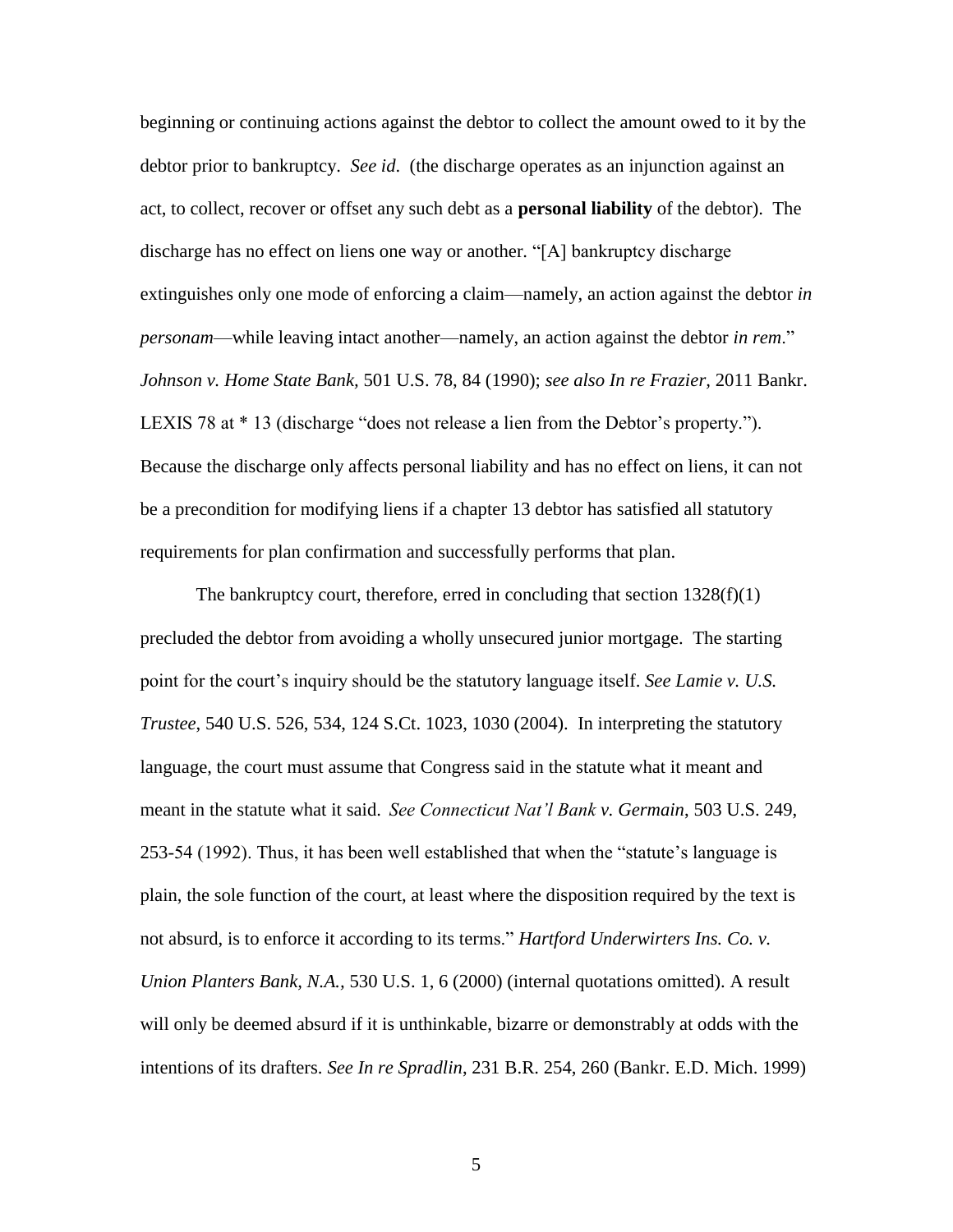(*citing Public Citizen v. Dept of Justice*, 491 U.S. 440, 109 S. Ct. 2558, 105 L.Ed.2d. 377 (1989)).

When Congress amends the bankruptcy laws, it does not write on a clean slate and therefore courts should be reluctant to interpret the Code to effect a major change in longstanding bankruptcy practice. *See Matter of Snyder*, 967 F.2d 1126, 1129 (7<sup>th</sup> Cir. 1992) (citations omitted). Indeed, there is a presumption that Congress is aware of the judicial construction of existing law, and thus newly enacted amendments must be read in conjunction with previous interpretations of the law. *See United States v. Professional Air Traffic Controllers Org.*, 653 F.2d 1134, 1138  $(7<sup>th</sup> Cir. 1981)$  (citations omitted). Here longstanding bankruptcy law and policy has permitted chapter 13 debtors to modify or avoid liens that are not supported by any value in the collateral. *See* Part I, *supra*. There is no legislative history suggesting that the 2005 amendment to section  $1328(f)(1)$ was intended to modify the longstanding ability of debtors to avoid liens in chapter 13. The bankruptcy court cites none. There is simply nothing in the text or legislative history of section 1328(f)(1) that can be said to demonstrate a clear intent to modify more than thirty years of bankruptcy jurisprudence on this issue. *See Snyder*, 967 F.2d at 1129.

Because neither the plain language of the Bankruptcy Code nor longstanding bankruptcy practice prohibits chapter 13 debtors from modifying liens even in the absence of a discharge of personal liability, the bankruptcy court relies on logical fallacy to reach the opposite result. First, the court finds that because there is no evidence in the 2005 amendments or their legislative history that supports chapter 13 debtors' rights to modify liens, the opposite must be true. Court Minutes at 2. However, arguments based on silence are inappropriate given our rules of statutory construction that presume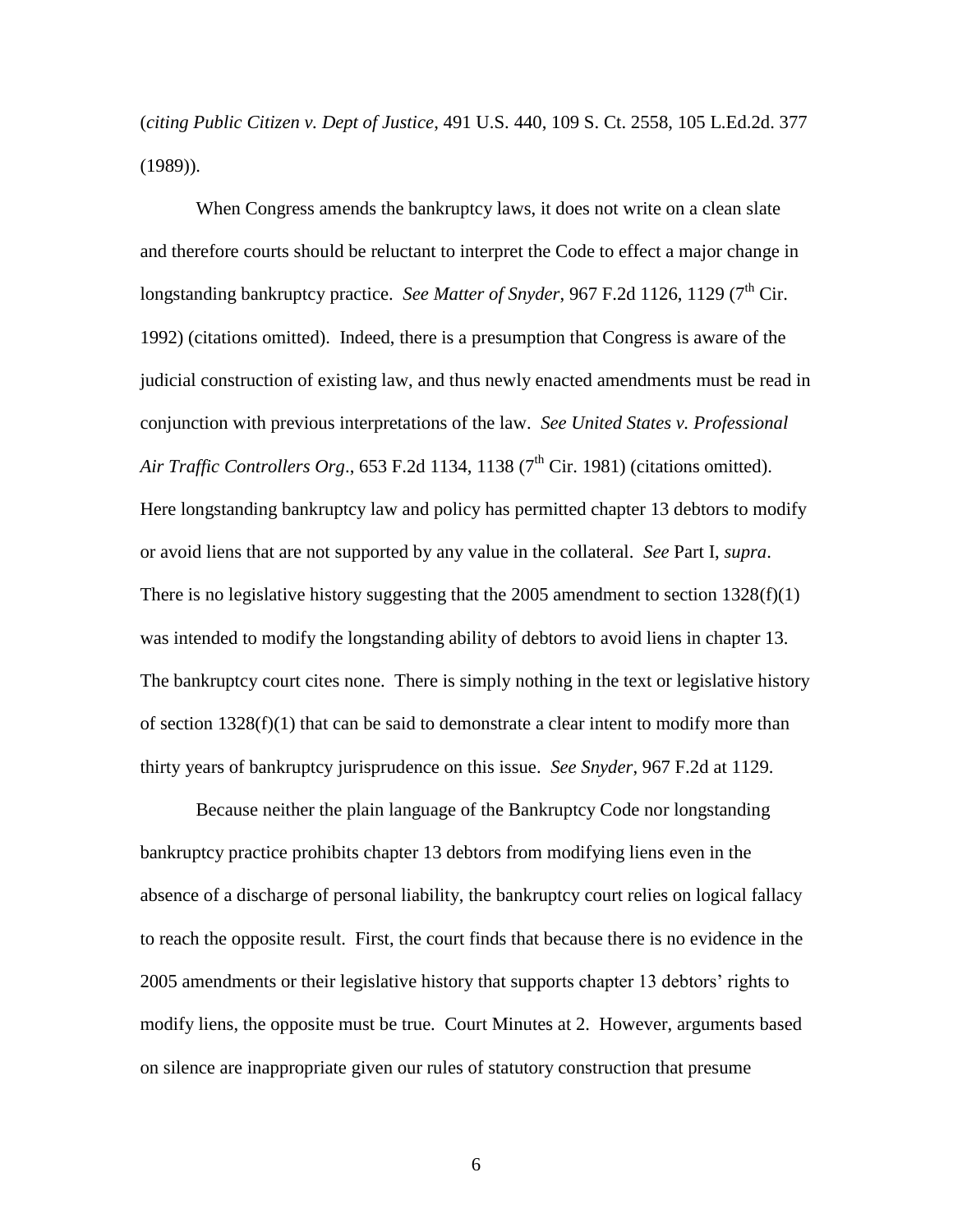Congress would not affect a major change in practice without saying so. Here, Congress specifically limited debtors' ability to obtain a discharge of personal liability, but did not affect debtors' rights to modify liens.

Second, the court conflates *in rem* liability with *in personam* liability in reaching its conclusion. Proverbially, it mixes apples and oranges. The courts finds that avoiding *in rem* liability is the functional equivalent of granting the debtor a discharge as to personal liability for the unsecured mortgage debt. Court Minutes at 3. Creditor's ability to collect debts personally from the debtor and a creditor's lien rights are apples and oranges, respectively under the Bankruptcy Code. Lien rights are unaffected by the discharge of personal liability. *See Johnson v. Home State Bank,* 501 U.S. 78, 84 (1990). Conversely, creditors' lien rights may be affected irrespective of debtor's discharge of personal liability. For example, under section 522(f) a debtor may avoid a nonpossessory, non-purchase money lien in household goods so long as the debtor can exempt the property. Section 522(c) makes clear that, unless the case is dismissed, the **property** shall not be liable for the debt.

By way of illustration, take the creditor that has a non-purchase money lien on the debtor's refrigerator, which is located in the debtor's house. The creditor's lien would be considered non-possessory and non-purchase money. The debtor has filed for bankruptcy and exempts the refrigerator under section 522(b)(1). *See* 11 U.S.C. § 522(b)(3) (allowing debtor to exempt household furnishings). Pursuant to section  $522(f)$ , the debtor avoids the lien on the refrigerator. Unless, the case is dismissed, the creditor may no longer seek satisfaction of the debt by repossessing the refrigerator. If the debtor does not receive a discharge, he or she may still be personally liable for the debt owed to the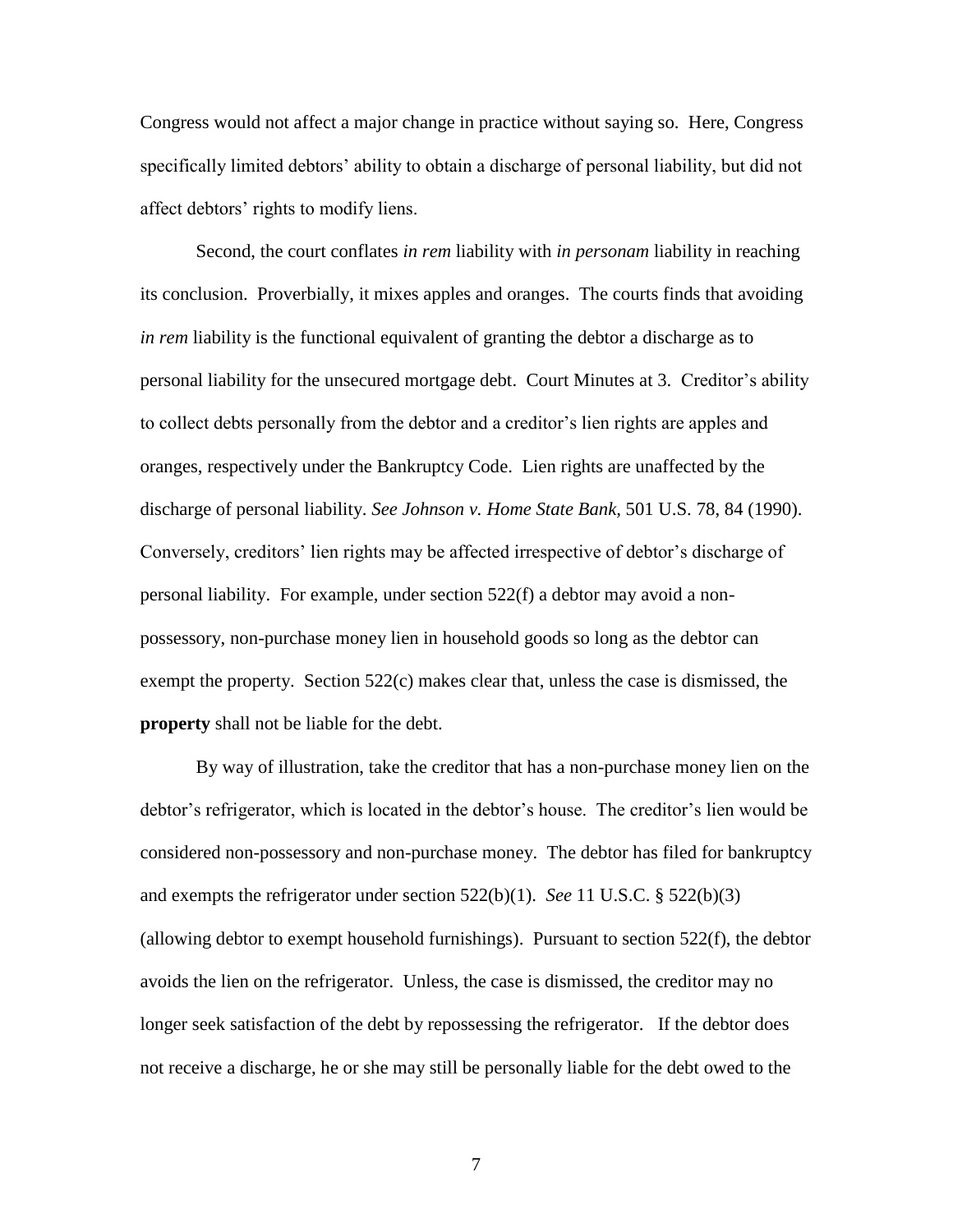creditor, but the refrigerator is no longer collateral for the debt. Code section  $522(c)$ , which protects exempt property from creditors holding unsecured prepetition debts is not limited to debts that are discharged, which is made clear by the fact that only two types of nondischarged debts—taxes and domestic support obligations—are listed as exceptions to the general rule. Thus, *in rem* relief is provided irrespective of discharge of the particular debt.

The bankruptcy court's decision in this case is akin to grafting a discharge requirement onto lien avoidance under section  $522(f)$  and  $522(c)$  where none exists. A chapter 13 debtor's ability to modify the rights of lienholders is governed by section  $506(a)$  and  $1322(b)(2)$ . Nothing in these two sections requires a discharge, and the bankruptcy court went too far in creating one without any basis in the statutory language or a clear indication from Congress that it intended to change this longstanding bankruptcy practice.

#### **II. The fact that debtor is not entitled to discharge under section 1328(f)(1) does not effect her ability to strip off the valueless junior mortgage.**

The only limitation on the Debtor's ability to modify the rights of GMAC in chapter 13 is the anti-modification provision of section 1322(b)(2). Nothing in the Code prevents Debtor, who is ineligible for a discharge, from enjoying all the rights of a chapter 13 debtor, including the right to strip off. *See Tran*, 431 B.R. at 235; *see also In re Frazier,* 2011 Bankr. LEXIS 78 (Bankr. E.D. Cal. January 11, 2011) (allowing strip off of wholly unsecured lien on residential property); *In re Grignon*, 2010 Bankr. LEXIS 4279 (Bankr. D. Or. Dec. 7, 2010) (overruling trustee's objection and confirming chapter 13 plan stripping off wholly unsecured junior lien in no discharge chapter 13); *Hart v. San Diego Credit Union*, 2010 U.S. Dist. LEXIS 130761 (S.D. Cal. March 1, 2010)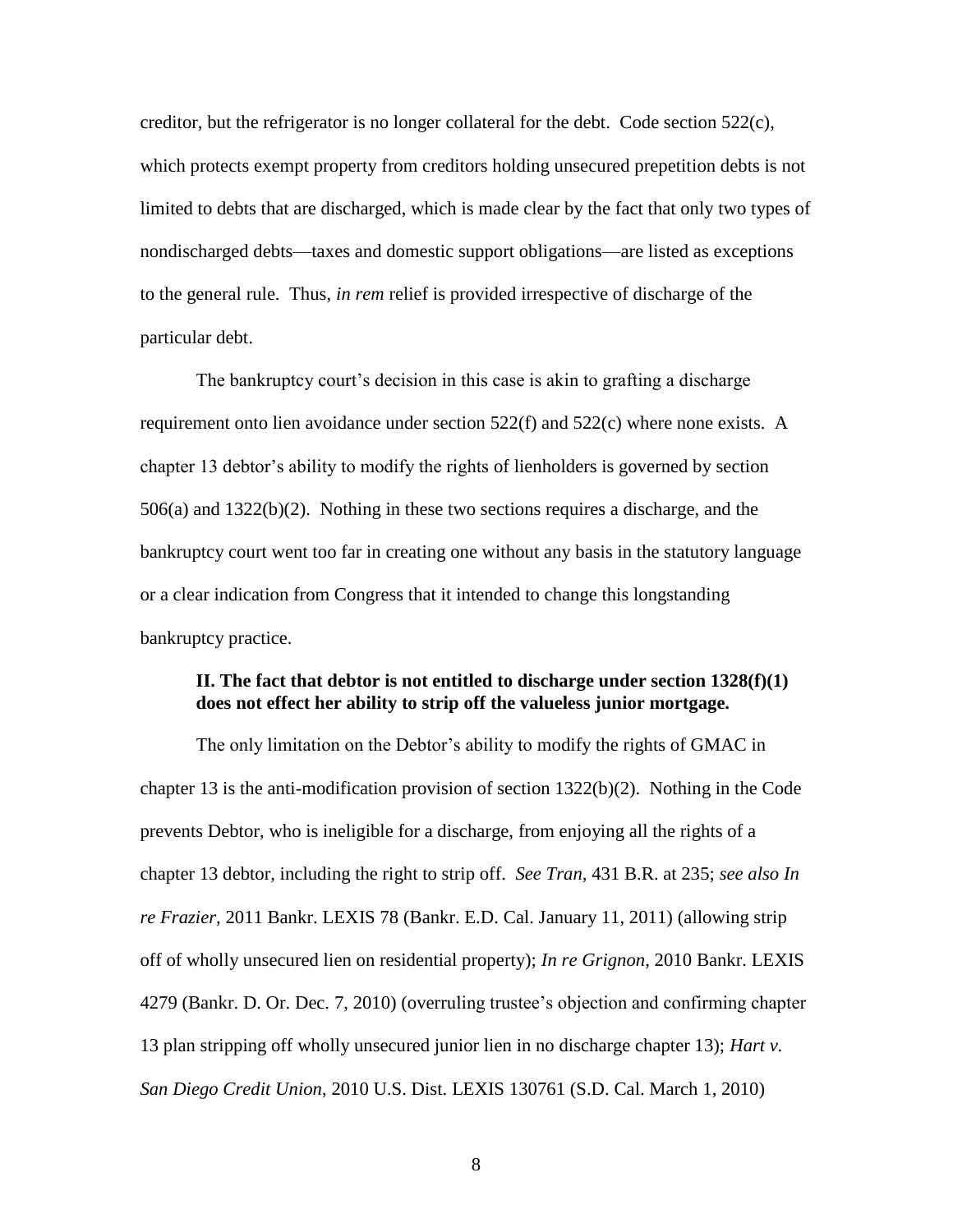(availability of discharge irrelevant to ability to modify lien where right to modify stems from status of claim under section 506(a)). Rather, the right to strip off a wholly unsecured junior lien "is conditioned on the debtor's obtaining confirmation of, and performing under, a chapter 13 plan that meets all the statutory requirements." *Tran*, 431 B.R. at 235; *Hart*, 2010 U.S. Dist. LEXIS 130761, at \* 19 (strip-off of wholly unsecured lien under section 506(d) is effective upon confirmation of Plan even though debtor not entitled to discharge under section  $1328(f)(1)$ ).

#### **III.** *Jarvis***, and the cases that follow it, rest on a weak foundation because**  *Jarvis* **misapplies both** *King* **and** *Lilly* **in reaching its conclusion that a chapter 13 discharge is necessary to strip a lien.**

The bankruptcy court correctly held that *In re Jarvis*, 390 B.R. 600 (Bankr. C.D. Ill. 2008), which held that lien avoidance was conditioned upon discharge, was incorrectly reasoned. *Jarvis* was the first case to address the issue of lien stripping in a no discharge chapter 13. The *Jarvis* court improperly extended the holdings in *In re King*, 290 B.R. 641, 646 (Bankr. C.D. Ill. 2003), and *In re Lilly*, 378 B.R. 232 (Bankr. C.D. Ill. 2007), to reach its conclusion. Subsequently, several courts have followed *Jarvis* in holding that a discharge is necessary to strip a lien in chapter 13. *See In re Trujillo*, 2010 WL 4669095 (Bankr. M.D. Fla. Nov. 10, 2010); *In re Colbourne*, 2010 WL 4485508 (Bankr. M.D. Fla. Nov. 8, 2010); *In re Mendoza*, 2010 WL 736834 (Bankr. D. Colo. Jan. 21, 2010); *In re Blosser*, 2009 WL 1064455 (Bankr. E.D. Wis. Apr. 15, 2010).

In addressing the issues raised in *Jarvis* the court examined the cases underlying the *Jarvis* decision and properly limited them to their true significance. The bankruptcy court found that, contrary to the interpretation in *Jarvis, In re King*, 290 B.R. 641, stands for the proposition that a "debtor who is eligible for a Chapter 13 discharge can use the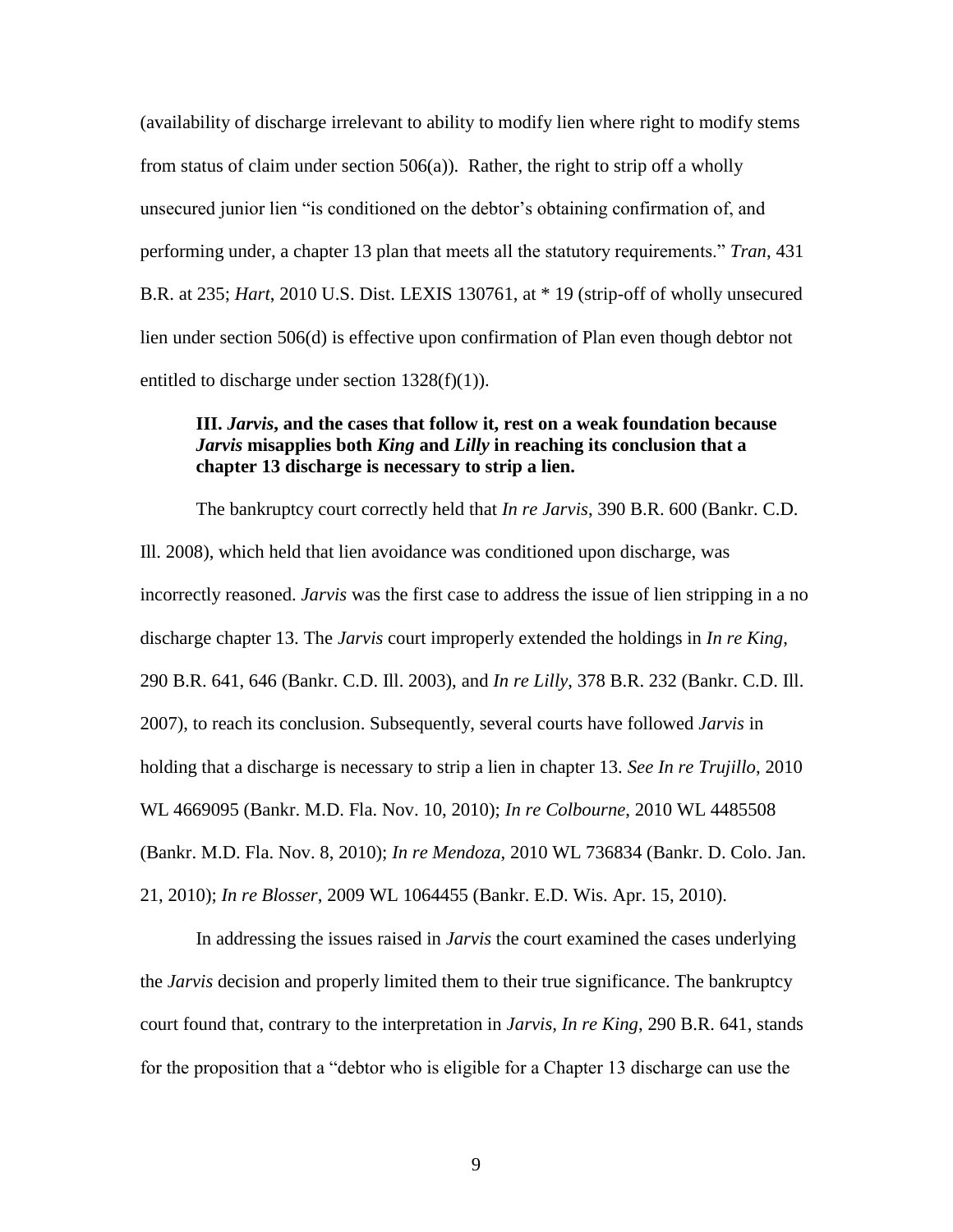Chapter 13 process to avoid a wholly-unsecured mortgage lien." Court Minutes, October 25, 2010. With respect to *In re Lilly*, 378 B.R. 232, the bankruptcy court correctly held that that case allows "a debtor who is not eligible for a Chapter 13 discharge [to] use the Chapter 13 process to cram down the interest rate on a non- $\S 1322(b)(2)$  secured claim, but only for the duration of the plan." Court Minutes.

The majority of cases holding lien avoidance is contingent on eligibility for a discharge rely on *Jarvis*. Therefore, as determined by the court below, the weak foundation upon which this stack of cases is built cannot support a requirement that a chapter 13 discharge is necessary to avoid lien for which is not supported by value in the collateral.

#### **IV. Allowing debtor to strip off a lien that is secured in name only and that is not supported by any true economic value is not unfair to junior mortgagees.**

Courts have repeatedly noted a distinction between the first and second mortgage markets. *See In re Bartee*, 212 F.3d at 292 ("[B]ecause second mortgages are not in the business of lending money for home purchases, the same policy reasons for protection of first mortgages under section 1322(b)(2) do not exist for second mortgages.") (internal quote omitted); *Lam v. Investors Thrift (In re Lam)*, 211 B.R. 36, 40-41 (9th Cir. B.A.P. 1994). "Because secondary lending is targeted primarily at personal spending, allowing wholly undersecured second mortgages under the umbrella of the antimodification clause would be unlikely to positively impact home building and buying." *In re Bartee*, 212 F.3d at 293. "The only class of creditors who can complain are those who are wholly unsecured, but as we set forth above, these creditors are not worse off than other secured creditors who operate outside of mortgage lending." In re McDonald, 205 F.3d at 614.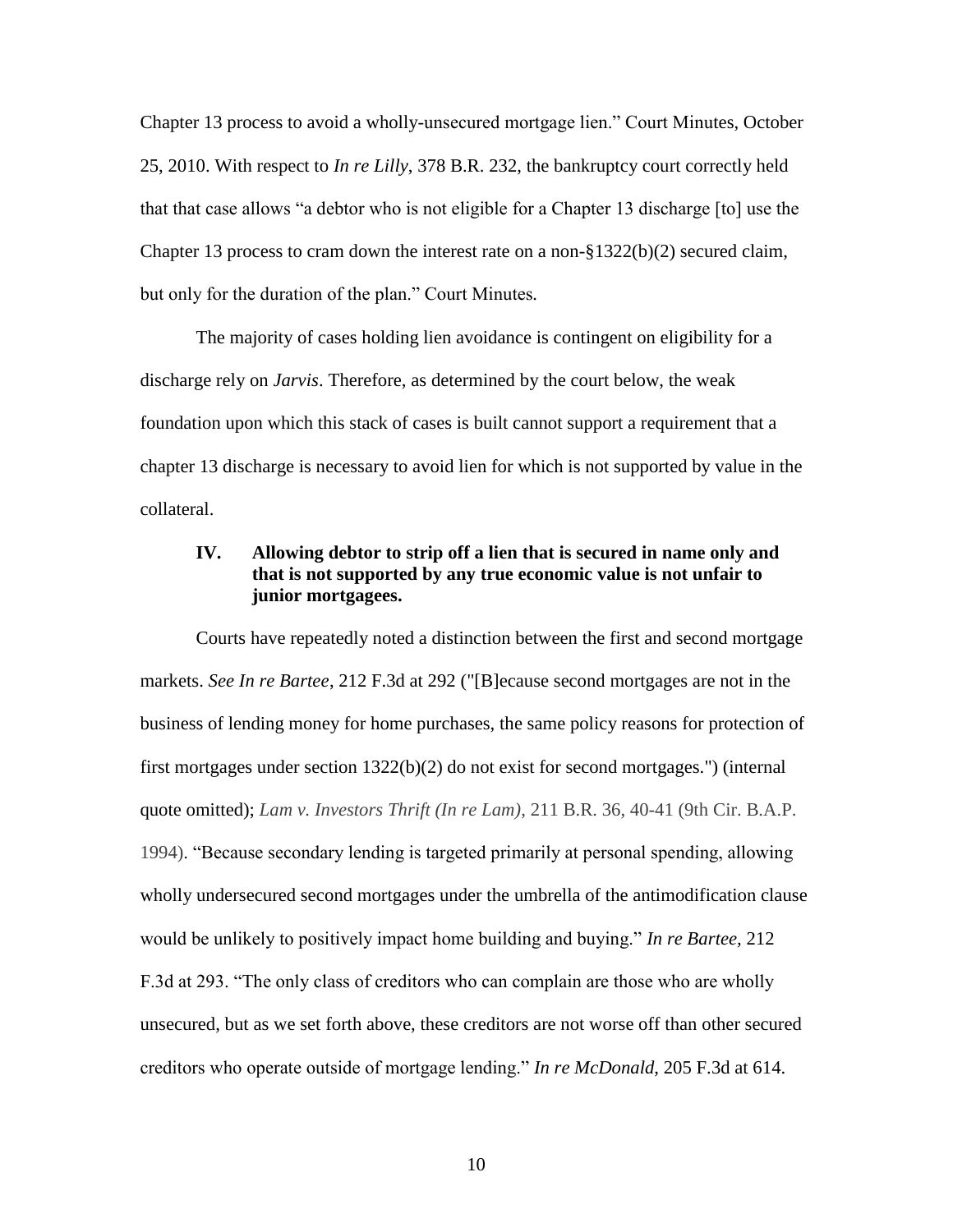Review of the recent history of the secondary mortgage market supports this distinction. Beginning in the mid-1990's the second mortgage market expanded rapidly as lenders pushed high loan-to-value (LTV) mortgages.<sup>2</sup> In issuing a warning to lenders about the risks involved with such loans in comparison to traditional mortgage loans, the Office of Thrift Supervision described the practice as follows:

An increasing number of lenders are aggressively marketing home equity and debt consolidation loans, where the loans, combined with any senior mortgages, are near or exceed the value of the security property…Until recently, the high LTV home mortgage market was dominated by mortgage brokers and other less regulated lenders. Consumer groups and some members of Congress have expressed concern over the growth of these loans, and the mass marketing tactics used by some lenders.

Thrift Bulletin TB 72, Office of Thrift Supervision, Department of the Treasury, August 27, 1998, at 1. Lenders that make such high LTV loans, or no equity loans, take their illusory security in the debtor's home not for its economic value or the ability to foreclose, but for the threat of foreclosure.

In the early 2000's, lenders aggressively pitched "piggyback" loans to borrowers unable to come up with a larger down payment, or any down payment at all. Piggyback loans feature two mortgages—an 80 percent first mortgage and a second mortgage for 10, 15 or 20 percent of the purchase price. The structure typically combined a traditional fixed-rate or adjustable-rate first mortgage with either a closed-end second lien or a home equity line of credit. The risks of piggyback loans were well known to the second mortgage industry by mid-2005. *See* Broderick Perkins, Piggyback Loan Growth Poses Mortgage System, Realty Times (July 13, 2005), available at

 $\overline{\phantom{a}}$ 

 $2 \text{ In } 1995$ , home equity lenders had made \$1 billion in high LTV loans. By 1997, the amount of these loans had increased to \$8 billion. High Loan-To-Value Lending, General Accounting Office, GAO/GGD 98-169, August 13, 1998; Paine's High LTC Specialist is Out," National Mortgage News, October 27, 1997, 1997 WL 12863567.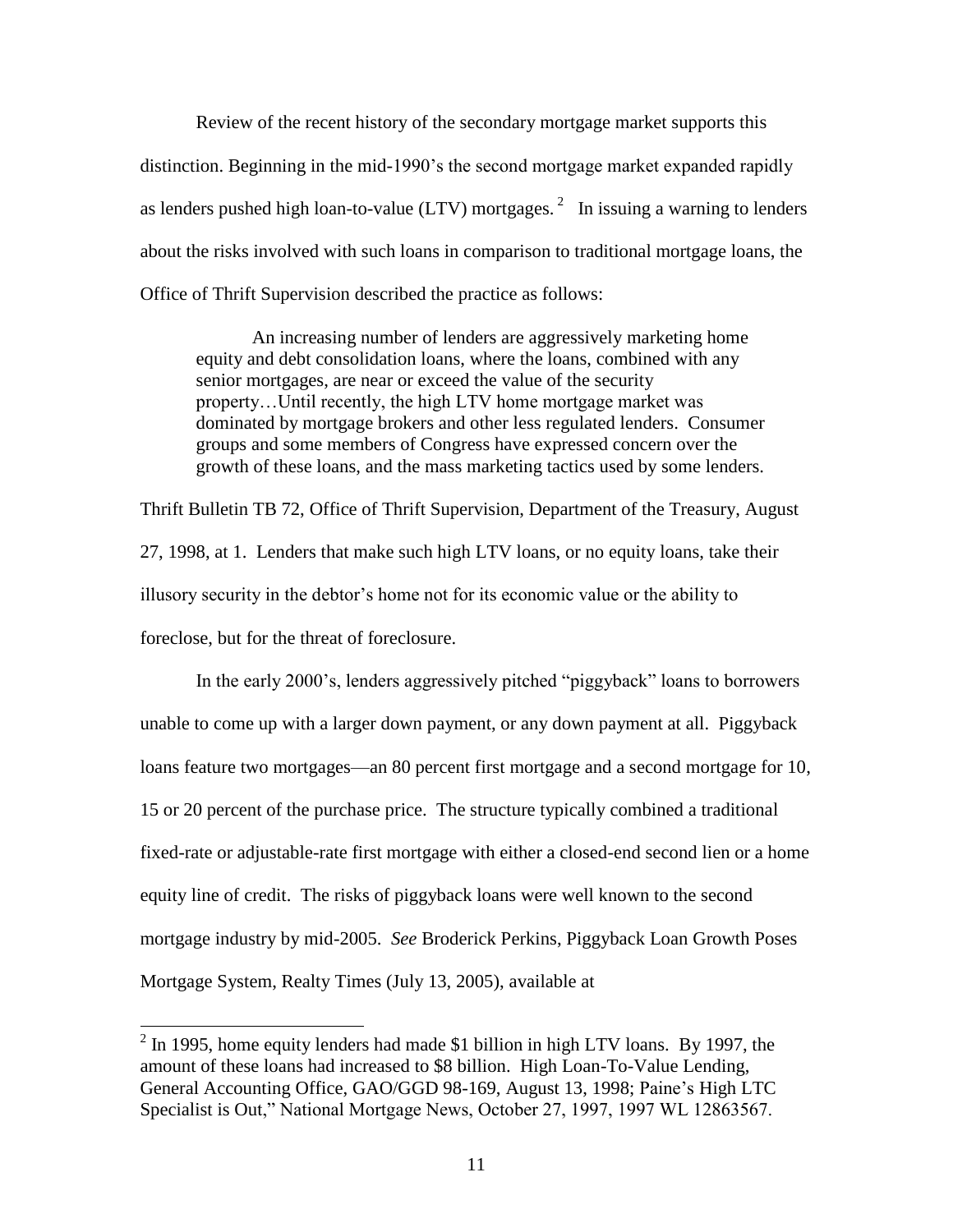[http://realtytimes.com/rtpages/20050713\\_piggyback.htm.](http://realtytimes.com/rtpages/20050713_piggyback.htm) ("The potential for risk is that already over-extended home buyers will be left with an upside down mortgage should the bubble burst and price drop.") The additional risks borne by piggyback and other high LTV lenders caused them to charge higher interest rates on these second mortgages. Now that the housing bubble has burst and home values have dropped, creditors can hardly argue that they were not aware of the potential risk that debtors would be left with upside down junior mortgages—risk that they priced into their products

Finally, debtors do not receive a "windfall" at the expense of high LTV lenders. It is not certain if, or when, the value of Debtor's property will increase. The only thing known with any degree of certainty is that GMAC's right to foreclose will not currently result in any monetary gain. Bankruptcy is not intended to benefit either the creditor in securing a potential increase in property value, or the debtor. However, where the future is uncertain, the lien should be avoided. *In re Cook*, 2010 WL 4687953 (Bankr. E.D. Va. Nov. 10, 2010) (no statutory or case authority stands for the proposition that lien avoidance may be denied solely based on anticipated future increase in the value of the secured creditor's collateral).

Bankruptcy policy should not be used to protect piggyback and high LTV lenders who would not otherwise be protected outside of bankruptcy and who knowingly made riskier loans. Any other result will create a perverse incentive for lenders to make high LTV loans knowing that they will gain an unfair advantage in bankruptcy.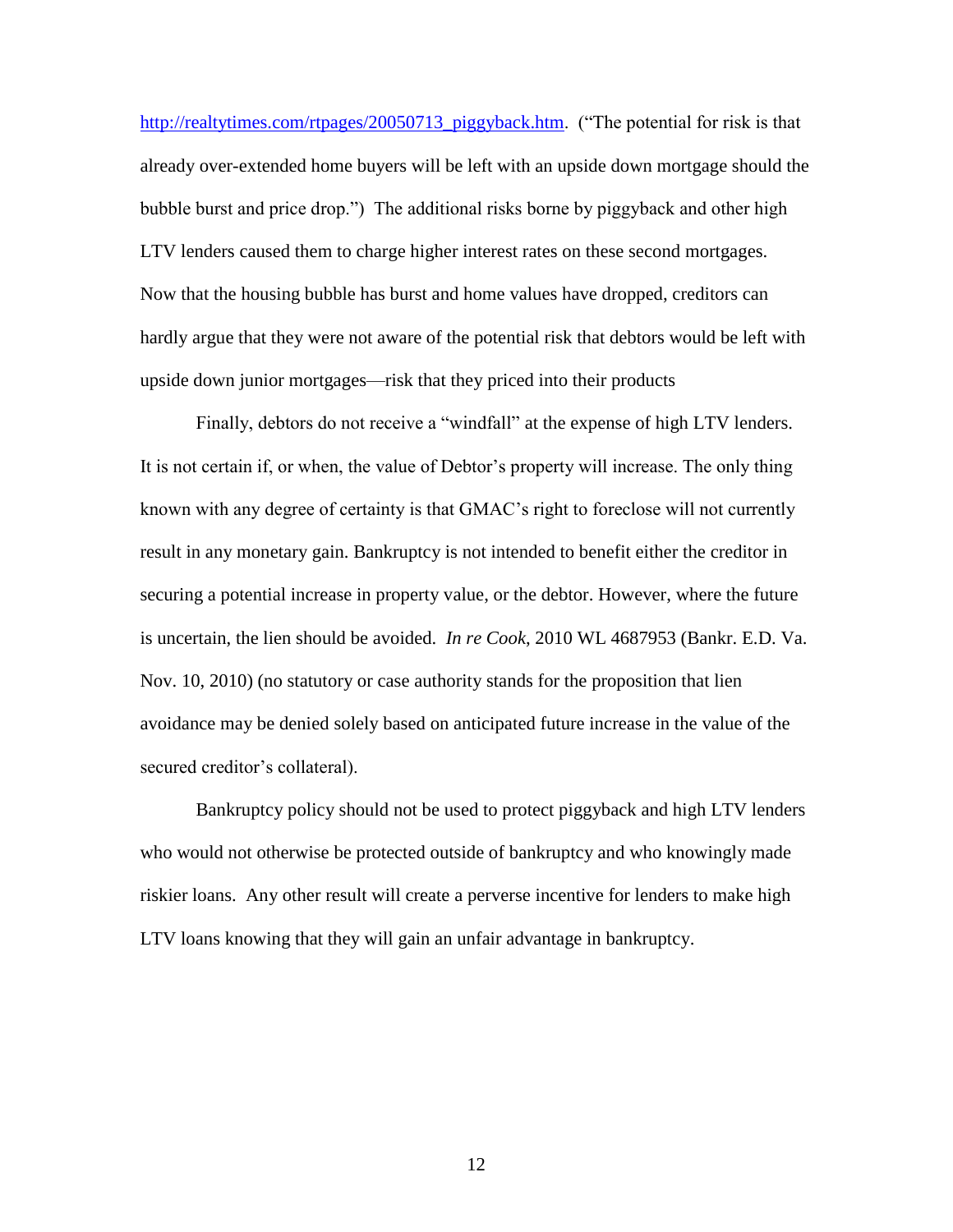### **CONCLUSION**

Longstanding principles of chapter 13 that allow debtors the broad right to modify creditors' claims and the absence of any statutory language requiring a discharge to avail themselves of those rights, dictate that wholly unsecured liens may be stripped off in chapter 13 cases regardless of whether the debtor is eligible for a discharge.

> Respectfully submitted, /s Abraham Michelson Abraham Michelson, Esq.